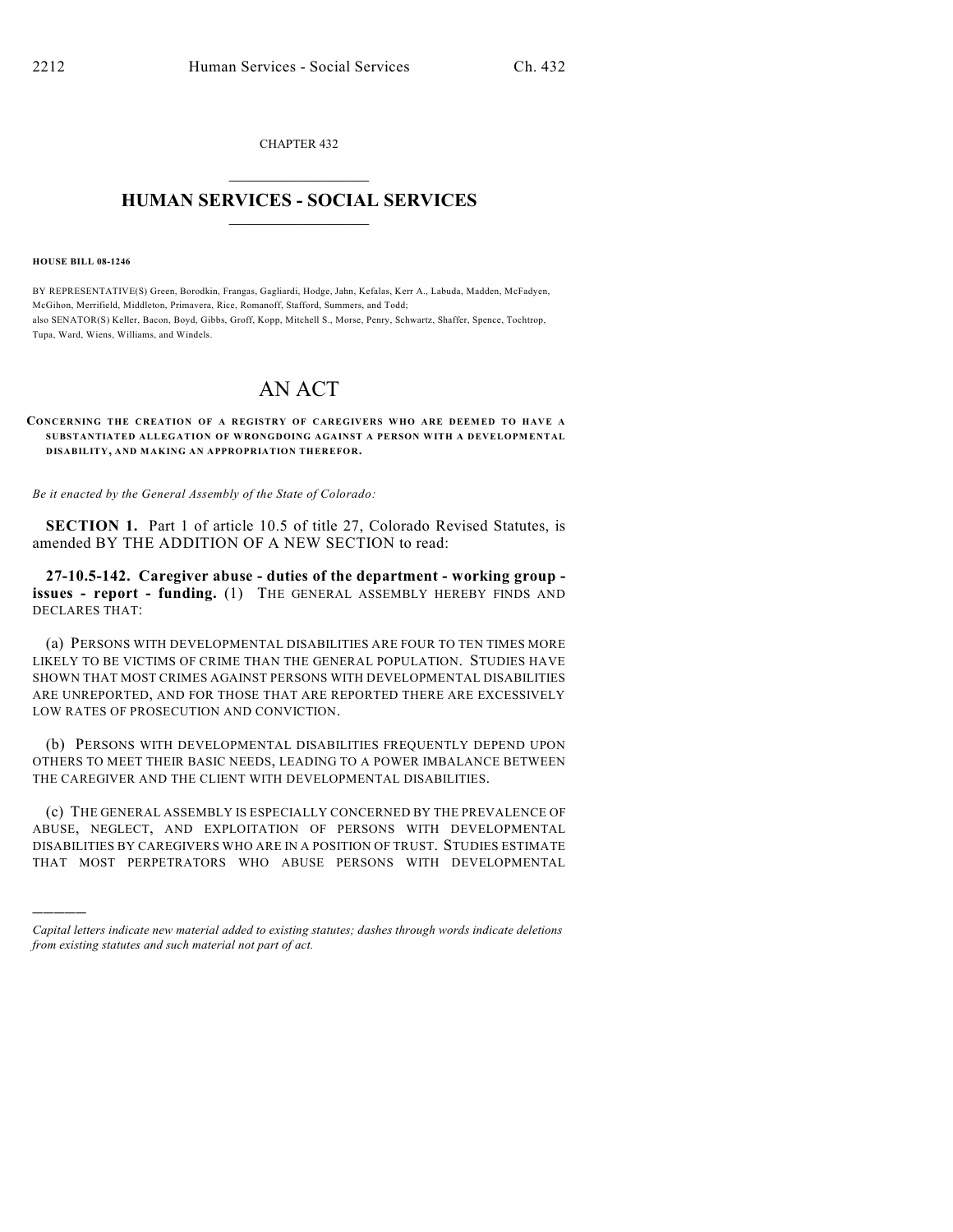DISABILITIES HAD ACCESS TO THEIR VICTIMS THROUGH THEIR WORK PROVIDING CARE FOR THOSE PERSONS.

(d) THE PROTECTION OF POPULATIONS WHO ARE AT RISK DUE TO ADVANCED AGE OR DEVELOPMENTAL DISABILITIES REQUIRES THE CREATION OF A SYSTEM TO PROTECT THESE VULNERABLE POPULATIONS FROM THOSE WHO ABUSE OR NEGLECT THEM.

(e) THEREFORE, THE GENERAL ASSEMBLY HEREBY DETERMINES THAT IT IS NECESSARY TO CREATE AN CAREGIVER ABUSE REGISTRY TO TRACK THOSE PERSONS WHO ABUSE, NEGLECT, OR EXPLOIT AT-RISK ADULTS, AND TO THAT END TASKS THE DEPARTMENT OF HUMAN SERVICES TO DEVELOP A PLAN TO CREATE AND IMPLEMENT SUCH A REGISTRY.

(2) ON OR BEFORE AUGUST 30, 2008, THE DEPARTMENT SHALL CONVENE A WORKING GROUP TO MAKE RECOMMENDATIONS FOR THE DEVELOPMENT OF A PLAN BY THE DEPARTMENT TO IMPLEMENT A REGISTRY OF CAREGIVERS WHO HAVE A SUBSTANTIATED ALLEGATION OF EXPLOITATION, MISTREATMENT, NEGLECT, PHYSICAL ABUSE, OR SEXUAL ABUSE OF A PERSON WITH A DEVELOPMENTAL DISABILITY. THE WORKING GROUP SHALL INCLUDE REPRESENTATION FROM INTERESTED PARTIES, INCLUDING BUT NOT LIMITED TO THE DIVISION FOR DEVELOPMENTAL DISABILITIES, COMMUNITY CENTERED BOARDS, SERVICE PROVIDERS, FAMILY MEMBERS, ADVOCATES FOR PERSONS WITH DEVELOPMENTAL DISABILITIES, THE JUDICIAL DEPARTMENT, LAW ENFORCEMENT, AND ANY OTHER EXPERTS AS DETERMINED BY THE DEPARTMENT. IN DEVELOPING THE PLAN, THE DEPARTMENT AND THE WORKING GROUP SHALL CONSIDER EXISTING REGISTRY MODELS IN COLORADO, AS WELL AS STATUTORY MODELS FOR CAREGIVER ABUSE REGISTRIES IN OTHER STATES.

(3) IN DEVELOPING THE PLAN, THE DEPARTMENT AND THE WORKING GROUP SHALL CONSIDER, AT A MINIMUM, THE FOLLOWING ISSUES RELATED TO THE CREATION AND IMPLEMENTATION OF A REGISTRY OF CAREGIVERS WHO HAVE A SUBSTANTIATED ALLEGATION OF EXPLOITATION, MISTREATMENT, NEGLECT, PHYSICAL ABUSE, OR SEXUAL ABUSE OF A PERSON WITH A DEVELOPMENTAL DISABILITY:

(a) A REVIEW AND EVALUATION OF EXISTING PROCESSES TO DETERMINE CURRENT BEST PRACTICES AND HOW TO BUILD ON THE EXISTING SYSTEM:

(b) CLEAR AND CONSISTENT STANDARDS CONCERNING WHAT CONSTITUTES A SUBSTANTIATED ALLEGATION OF EXPLOITATION, MISTREATMENT, NEGLECT, PHYSICAL ABUSE, OR SEXUAL ABUSE OF A PERSON WITH A DEVELOPMENTAL DISABILITY;

(c) A DEFINITION OF FAMILY AND A DETERMINATION OF WHETHER A FAMILY MEMBER WHO ACTS AS A CAREGIVER TO A PERSON WITH A DEVELOPMENTAL DISABILITY SHOULD BE INCLUDED ON THE REGISTRY;

(d) DUE PROCESS CONSIDERATIONS FOR INDIVIDUALS WHOSE NAMES ARE ON THE REGISTRY OR ARE GOING TO BE PLACED ON THE REGISTRY, INCLUDING THE RIGHT TO BE ADVISED OF ANY ALLEGATIONS AND AN OPPORTUNITY TO BE HEARD, REQUEST A HEARING, AND BE REPRESENTED BY LEGAL COUNSEL;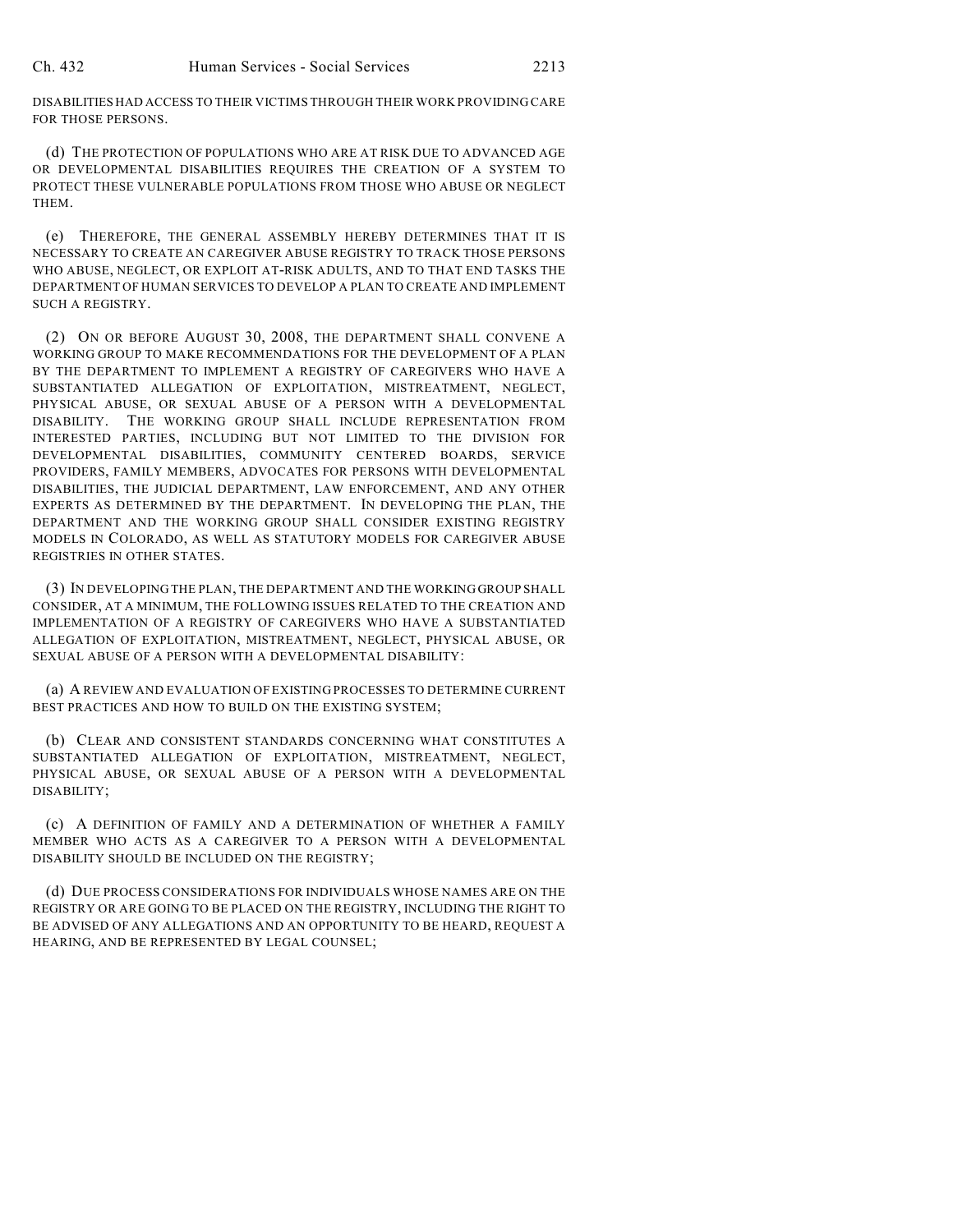(e) THE NEED FOR THOROUGH AND FAIR INVESTIGATIONS, INCLUDING WHO WOULD PERFORM THE INVESTIGATIONS AND UNIFORM STANDARDS AND TRAINING FOR THOSE INVESTIGATORS;

(f) ANY STATUTES THAT NEED MODIFICATION DUE TO THE CREATION OF A CAREGIVER ABUSE REGISTRY;

(g) INFORMATION TECHNOLOGY NEEDS AND PERSONNEL SERVICES ASSOCIATED WITH THE CREATION, IMPLEMENTATION, AND ONGOING ADMINISTRATION OF A CAREGIVER ABUSE REGISTRY;

(h) THE COSTS ASSOCIATED WITH CREATING AND IMPLEMENTING A CAREGIVER ABUSE REGISTRY, INCLUDING WHETHER FEDERAL FUNDS OR OTHER POTENTIAL FUNDING SOURCES MAY BE AVAILABLE TO COVER ANY PART OF SUCH COSTS; AND

(i) A PROCESS AND TIMELINE TO PHASE IN THE REGISTRY.

(4) ON OR BEFORE JANUARY 30, 2009, THE DEPARTMENT SHALL SUBMIT A REPORT TO THE HEALTH AND HUMAN SERVICES COMMITTEES OF THE SENATE AND THE HOUSE OF REPRESENTATIVES, OR ANY SUCCESSOR COMMITTEES, SUMMARIZING THE WORK OF THE DEPARTMENT PURSUANT TO THIS SECTION. THE REPORT SHALL INCLUDE THE DEPARTMENT'S PLAN FOR A CAREGIVER ABUSE REGISTRY AND ANY RECOMMENDATIONS FOR IMPLEMENTING LEGISLATION.

(5) THE DEPARTMENT IS AUTHORIZED TO SEEK AND ACCEPT GIFTS, GRANTS, OR DONATIONS FROM PRIVATE OR PUBLIC SOURCES FOR THE PURPOSES OF THIS SECTION. ALL PRIVATE AND PUBLIC FUNDS RECEIVED THROUGH GIFTS, GRANTS, OR DONATIONS SHALL BE TRANSMITTED TO THE STATE TREASURER, WHO SHALL CREDIT THE SAME TO THE CAREGIVER ABUSE REGISTRY FUND, WHICH FUND IS HEREBY CREATED AND REFERRED TO IN THIS SECTION AS THE "FUND". THE MONEYS IN THE FUND SHALL BE SUBJECT TO ANNUAL APPROPRIATION BY THE GENERAL ASSEMBLY FOR THE DIRECT AND INDIRECT COSTS ASSOCIATED WITH THE IMPLEMENTATION OF THIS SECTION. ANY MONEYS IN THE FUND NOT EXPENDED FOR THE PURPOSE OF THIS SECTION MAY BE INVESTED BY THE STATE TREASURER AS PROVIDED BY LAW. ALL INTEREST AND INCOME DERIVED FROM THE INVESTMENT AND DEPOSIT OF MONEYS IN THE FUND SHALL BE CREDITED TO THE FUND. ANY UNEXPENDED AND UNENCUMBERED MONEYS REMAINING IN THE FUND AT THE END OF A FISCAL YEAR SHALL REMAIN IN THE FUND AND SHALL NOT BE CREDITED OR TRANSFERRED TO THE GENERAL FUND OR ANOTHER FUND. ALL UNEXPENDED AND UNENCUMBERED MONEYS REMAINING IN THE FUND AS OF JUNE 30, 2010, SHALL BE TRANSFERRED TO THE GENERAL FUND.

(6) THE DEPARTMENT SHALL NOT BE OBLIGATED TO IMPLEMENT THE PROVISIONS OF THIS SECTION UNTIL SUCH TIME AS THERE IS AT LEAST THIRTY-THREE THOUSAND DOLLARS IN THE FUND, WHETHER RECEIVED FROM GIFTS, GRANTS, DONATIONS, OR OTHER SOURCES.

**SECTION 2. Appropriation.** In addition to any other appropriation, there is hereby appropriated, out of any moneys in the caregiver abuse registry fund created in section 27-10.5-142 (5), Colorado Revised Statutes, not otherwise appropriated, to the department of human services, for allocation to services for people with disabilities, community services for people with developmental disabilities,